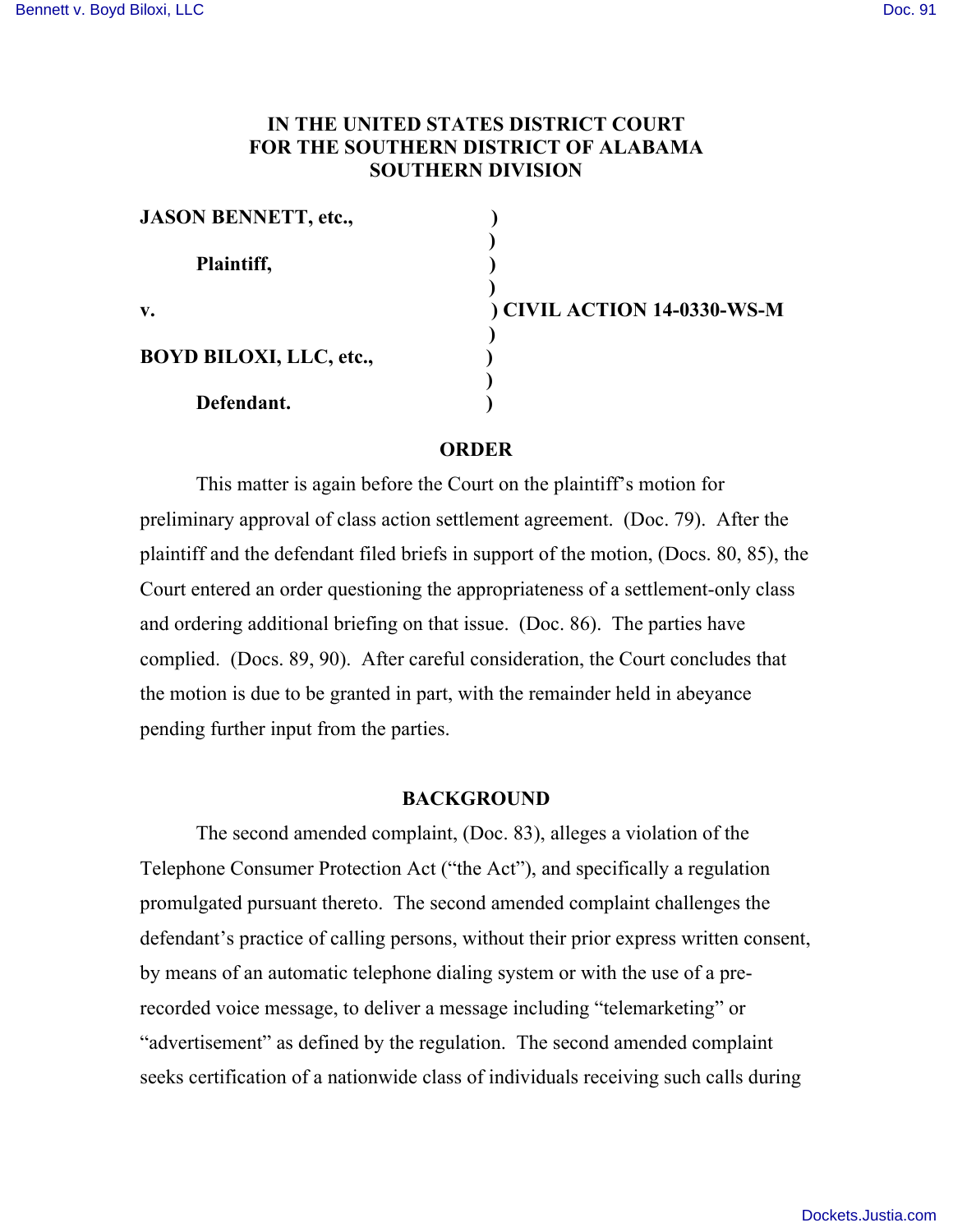a particular period. The parties have negotiated a settlement, which calls for certification of a nationwide class and monetary relief to successful class claimants.

The plaintiff seeks the following relief: (1) conditional certification of the proposed settlement class for settlement purposes only; (2) preliminary approval of the proposed settlement; (3) approval of notice to the settlement class; (4) appointment of a class representative and class counsel; and (5) establishment of dates for out-outs, objections and a final fairness hearing. (Doc. 89 at 2).

# **I. Class Certification.**

The parties seek certification under Rules 23(a) and 23(b)(3). The requirements of these rules apply with at least equal vigor in the settlement-class context:

Confronted with a request for settlement-only class certification, a district court need not inquire whether the case, if tried, would present intractable management problems, …, for the proposal is that there is to be no trial. But other specifications of the Rule – those designed to protect absentees by blocking unwarranted or overbroad class definitions – demand undiluted, even heightened, attention in the settlement context. Such attention is of vital importance, for a court asked to certify a settlement class will lack the opportunity, present when a case is litigated, to adjust the class, informed by the proceedings as they unfold.

*Amchem Products, Inc. v. Windsor*, 521 U.S. 591, 620 (1997); *accord Ortiz v. Fibreboard Corp*., 527 U.S. 815, 848-49 (1999) ("When a district court, as here, certifies for class action settlement only, the moment of certification requires heightened attention ... to the justifications for binding the class members.") (internal quotes omitted).

The settlement class is defined as follows:

All persons who, since October 16, 2013 through the date the class is certified herein, received a telephone call to a residential or cellular telephone number initiated by, on behalf of or at the direction of Boyd Biloxi which used an artificial and/or pre-recorded voice message or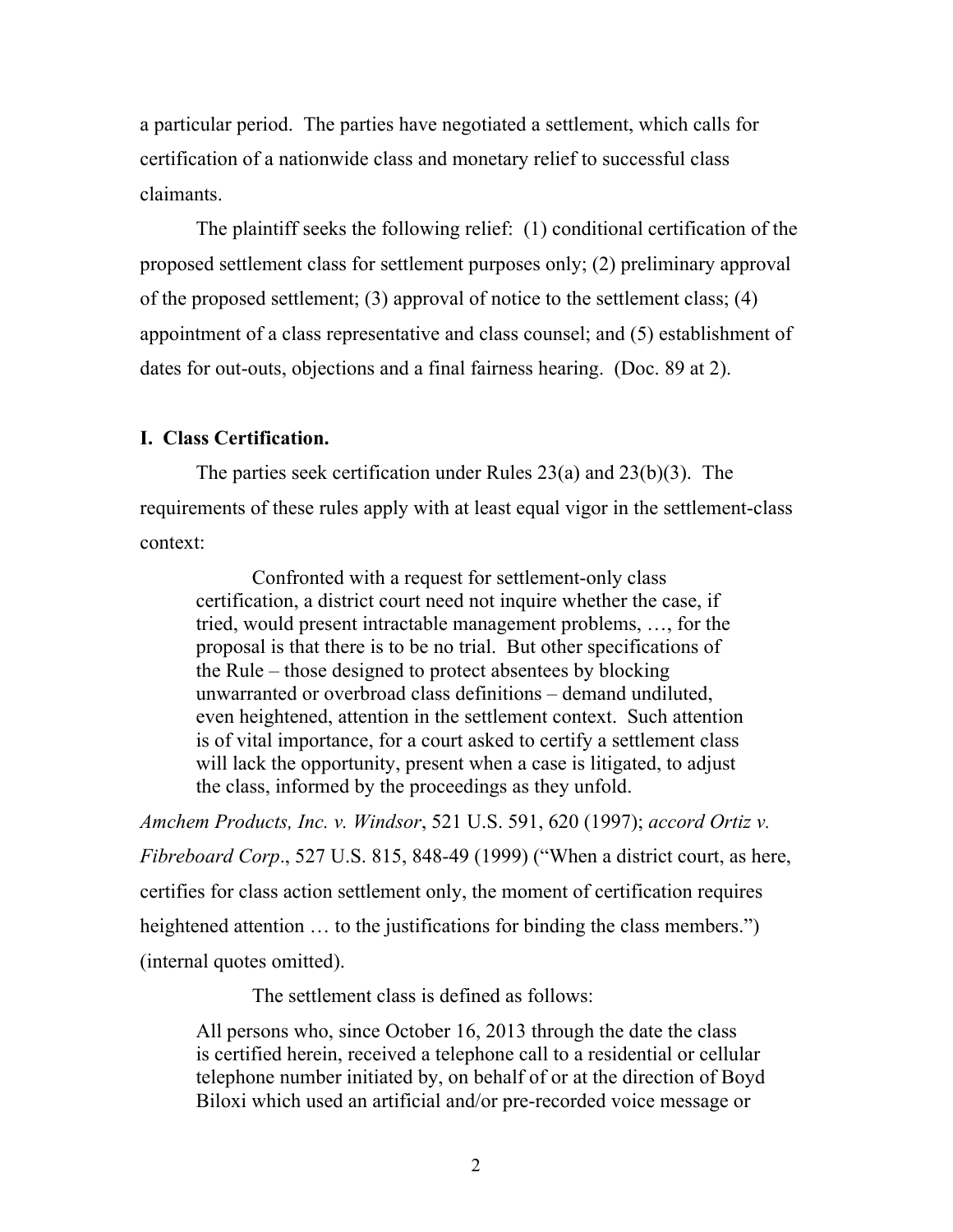was placed by an automatic telephone dialing system.

(Doc. 79 at 1). This definition echoes that proposed in the second amended complaint, which was filed with the defendant's blessing in association with the instant motion. (Doc. 83 at 7).

In its earlier order, the Court noted that this class definition was "substantially more expansive" than that proposed by the first amended complaint and sought reassurance that this expansion was not the result of cooperation between the parties designed to favor either the defendant or certain class members. (Doc. 86 at 2-3). The parties have provided that assurance. Reference to residential telephone lines, and to artificial and/or prerecorded voice messages, first appeared in a much earlier iteration of the second amended complaint, which pleading was struck for failure to follow Rule 15(a). (Doc. 44 at 7). Previous references to the absence of prior express written consent were likewise omitted from the struck second amended complaint. (*Id*.). Finally, while the second amended complaint eliminates the previously pleaded restriction that class members have received calls containing "advertisement" or "telemarketing," discovery reflects that all telephone communications with the proposed class contained the same or materially similar language that the plaintiff argues (and the defendant denies) constituted advertisement or telemarketing. (Doc. 89-1, ¶ 5). Elimination of this qualifier thus does not affect the scope of the class, but it does obviate resolution, judicially or in the claims process, of this essentially legal question.

The Rule 23(a) requirements for certification of any class action are: (1) numerosity; (2) commonality; (3) typicality; and (4) adequacy. The additional requirements for certification under Rule 23(b)(3) are: (5) predominance; and (6) superiority. *Amchem*, 521 U.S. at 613, 615.

Within the class period, the defendant's records reflect that calls falling within the class definition were made to 68,377 different individuals. (Doc. 89-1, ¶ 6). The numerosity requirement is thus satisfied.

3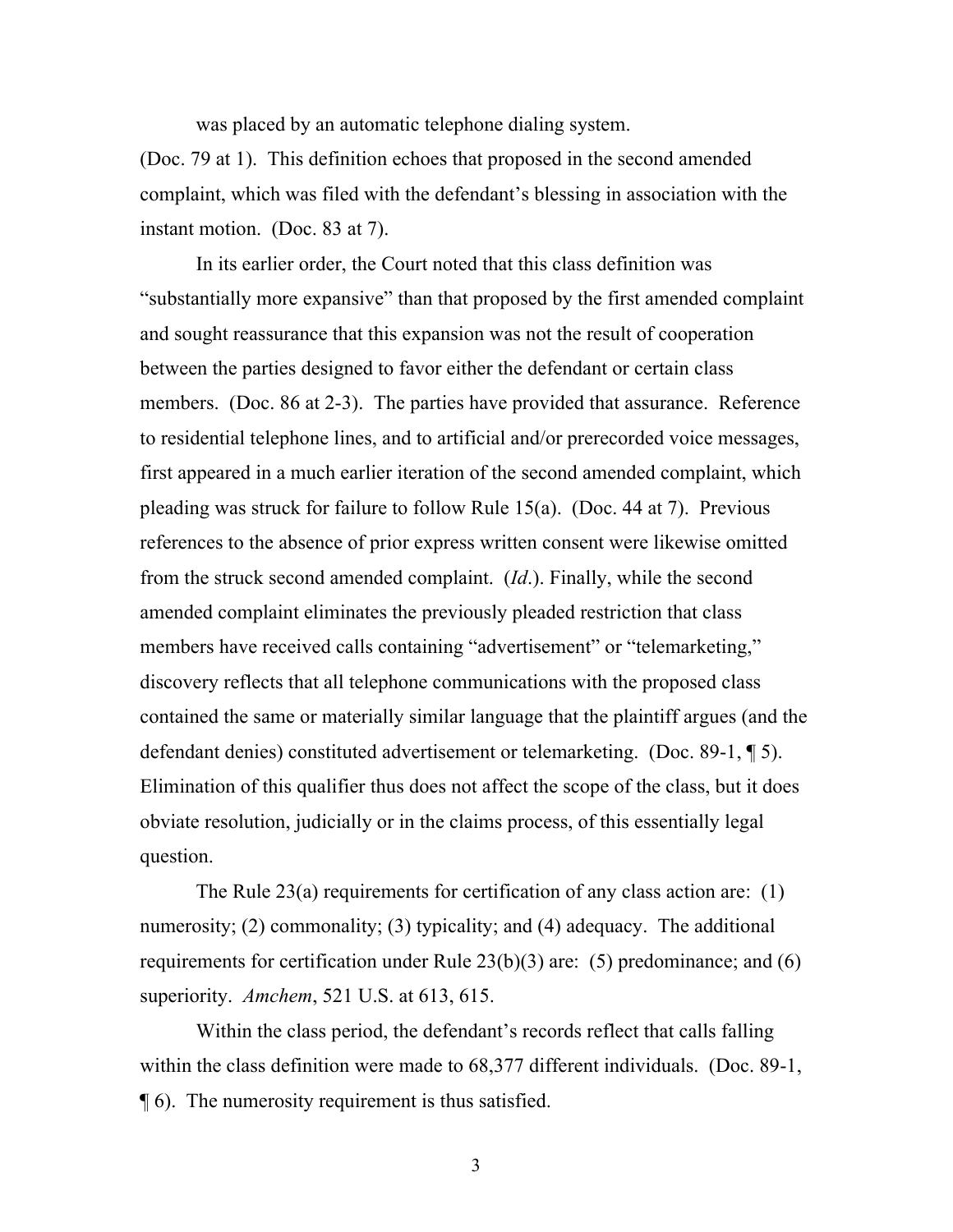Commonality requires that the action "must involve issues that are susceptible to class-wide proof." *Murray v. Auslander*, 244 F.3d 807, 811 (11<sup>th</sup>) Cir. 2001). As the parties acknowledge, a plaintiff must demonstrate that he or she received one or more telephone calls at a cellular or residential number; that the call was made using an automatic telephone dialing system or an artificial or pre-recorded voice; that the message contains advertisement or telemarketing; and that the plaintiff had not given prior express written consent to receive such calls. 47 C.F.R.  $\S$  64.1200(a)(2), (3). The defendant confirms that all subject calls were made using a pre-recorded voice pursuant to a longstanding, standardized program. (Doc. 89-1, ¶¶ 4-6). The defendant also confirms that all messages sent during the relevant time period contained the same or materially similar language, (*id*. ¶¶ 5, 9), such that all of them either did or did not contain advertisement or telemarketing. And, while the defendant says there were several different mechanisms by which class members voluntarily provided their telephone numbers, whether the act of providing telephone numbers (the only basis for consent argued by the defendant) constitutes express written consent applies equally to all class members. The commonality requirement is thus satisfied.

The plaintiff's claim is not meaningfully different from those of the class members. While the plaintiff received calls only on his cellular number, the legal requirements for cellular and residential lines are the same. As noted above, the messages sent during the class period did not change in any legally meaningful sense, so all such calls either did or did not contain advertisement or telemarketing. As also noted, while the mechanism for obtaining class members' telephone numbers varied to some degree (such that the plaintiff presumably did not utilize all of them), the legal question whether simply obtaining a person's telephone number satisfies the legal requirement of express written consent to receive otherwise impermissible calls remains constant and dispositive. The typicality requirement is thus satisfied.

4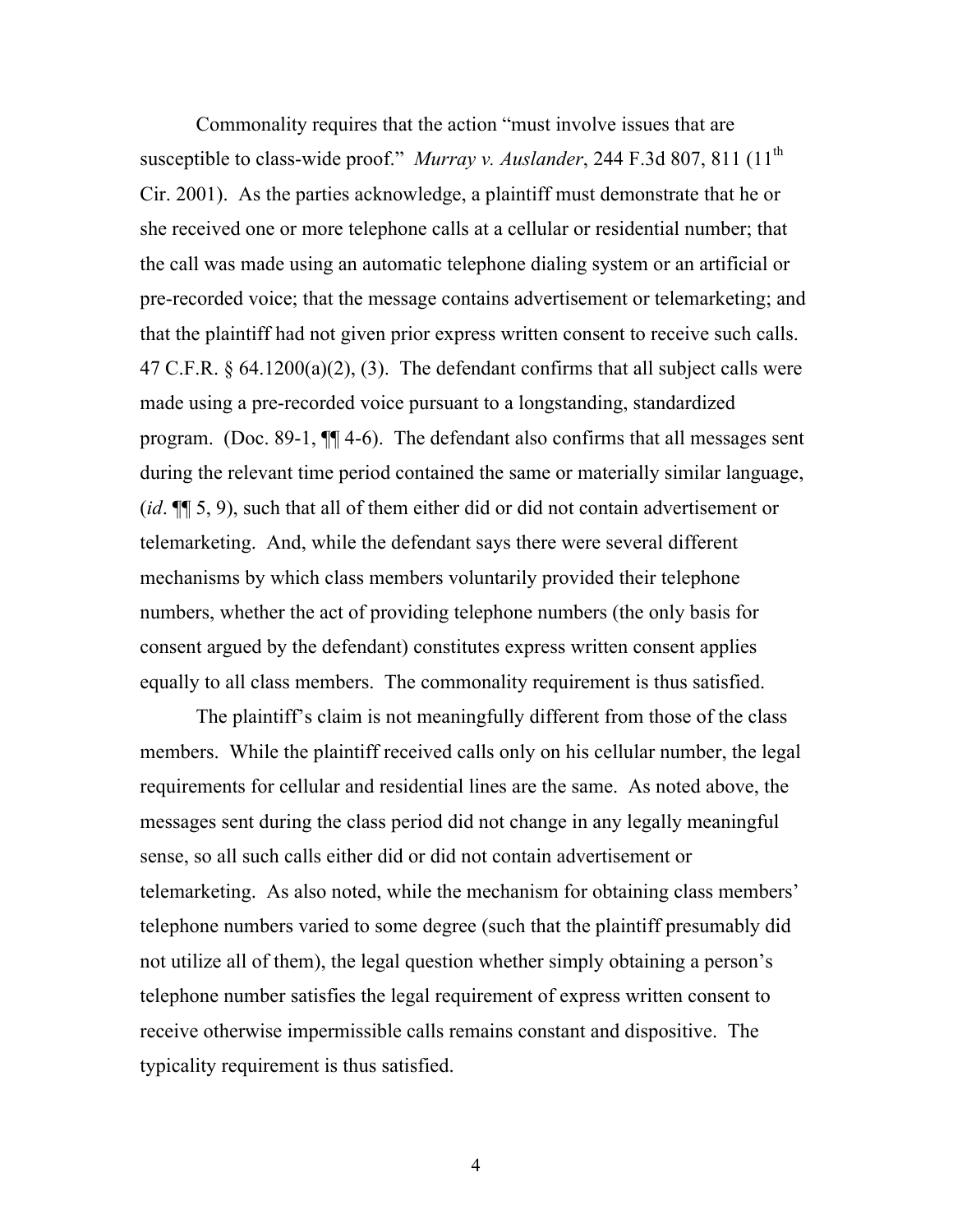In light of the foregoing, there is no concern regarding the adequacy of the class representative. Nor, given the evidence presented, (Docs. 89-4, 89-5), and the Court's experience with them, is there any concern regarding the adequacy of class counsel. The adequacy requirement is thus satisfied.

The discussion of commonality reflects that essentially every factual or legal question presented by this case can be decided on a class-wide basis. The predominance requirement is thus satisfied.

The plaintiff says that a class action is superior to individual actions because, between low statutory damages and the inability to recover attorney's fees, the costs of pursuing claims under the Act generally exceed expected recovery, such that these claims, brought individually, have a negative value. (Doc. 89 at 17-18). The plaintiff's position is surprising, given that all four iterations of his complaint – including the one filed in conjunction with the instant motion – demand an award of attorney's fees. (Doc. 83 at 12). Nevertheless, he appears to be correct.<sup>1</sup> "[T]he most compelling justification for a Rule 23(b)(3) class action [is] the possibility of negative value suits …" *Rutstein v. Avis Rent-A-Car Systems, Inc.*, 211 F.3d 1228, 1240 n.21 (11<sup>th</sup> Cir. 2000).

Rule 23 sets forth specific matters for a court to consider in weighing the relative superiority of a class action compared with other mechanisms. Fed. R. Civ. P. 23(b)(3)(A)-(D). The *Amchem* decision renders the last of these considerations irrelevant in the settlement class context, 521 U.S. at 620, but the others remain intact. As to subsection (A), the negative-value issue discussed above indicates the class members have little interest in individually controlling the prosecution of separate actions. As to subsection (B), there is no other pending litigation by or against the defendant regarding the challenged practice. As to subsection (C), there is no evident undesirability in concentrating the litigation in

<sup>&</sup>lt;sup>1</sup> E.g., Southam v. Halsted Financial Services, LLC, 2015 WL 5215987 at \*2 (S.D. Fla. 2015); *Bauer v. Midland Credit Management, Inc*., 2012 WL 6733649 at \*6 (M.D. Fla. 2012).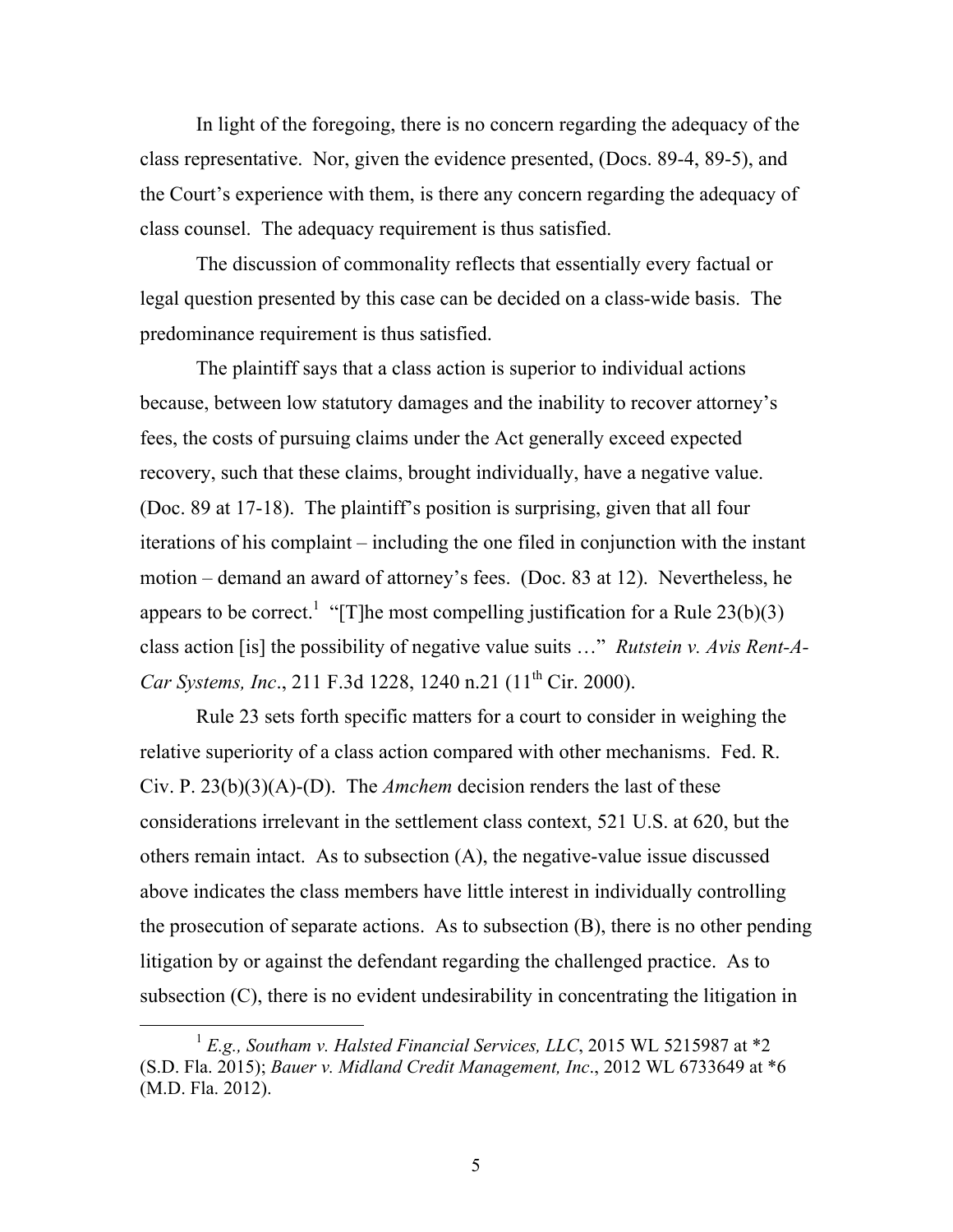this District, which is the class representative's home district and which lies barely 60 miles from the casino the activities of which the challenged messages concerned.

In its prior brief, the defendant disputed whether the plaintiff can establish that "class members are identifiable," which the defendant considered "a difficult and cumbersome task in a world where cell phone subscribers frequently drop and exchange cellular telephone numbers." (Doc. 85 at 5). The Court in its previous order questioned how a class action could be a superior mechanism if class members could not be identified. (Doc. 86 at 7). The defendant now explains that its comments only "attempted to place into context, from Defendant's perspective, the settlement decision process." (Doc. 90 at 1). Perhaps, but the defendant's purpose in pointing out a potential obstacle to certification is not grounds for ignoring the obstacle. The Court, however, is satisfied that no serious identification issue exists. According to the defendant's own witness, the program it utilizes generates a call report that identifies the number called, the name of the person called (all of whom were rewards program members, who had given their names and telephone numbers to the defendant), and the address of the person called. (Doc. 89-1,  $\P$  7).<sup>2</sup> The Court does not perceive how, under these circumstances, it could be difficult to identify members of the class

"[A] plaintiff still bears the burden of establishing every element of Rule 23, … and a district court's factual findings must find support in the evidence before it." *Vega v. T-Mobile USA, Inc*., 564 F.3d 1256, 1267 (11th Cir. 2009). The Court finds that the plaintiff has established, with record evidence, every element

 $2$  As discussed in Part III, there is some question whether the defendant has addresses, or good addresses, for substantially all class members. Any shortcomings in that information affect the adequacy of delivering notice by mail, not the identification of the class members.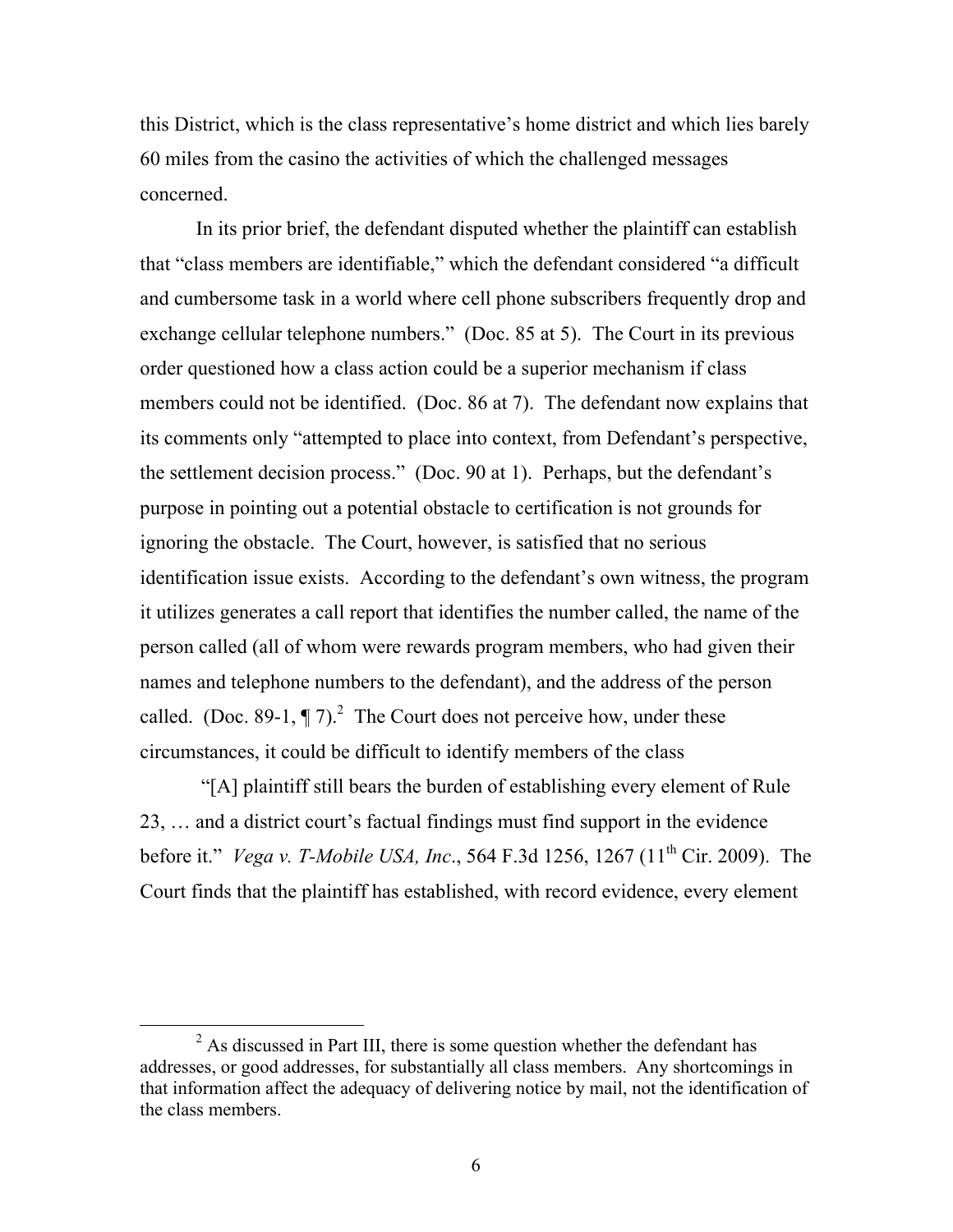for certification under Rule 23(b)(3). The Court therefore joins others that have found actions under the Act appropriate for class certification.<sup>3</sup>

For the reasons set forth above, and for the purposes of settlement only, the motion for conditional certification of the proposed settlement class for settlement purposes only is **granted**. The Court conditionally **certifies** this action as a class action on behalf of the following settlement class:

All persons who, since October 16, 2013 through May 11, 2016, received a telephone call to a residential or cellular telephone number initiated by, on behalf of or at the direction of Boyd Biloxi which used an artificial and/or pre-recorded voice message or was placed by an automatic telephone dialing system.

# **II. Preliminary Settlement Approval.**

A class action can be settled "only with the court's approval." Fed. R. Civ. P. 23(e). Final approval can be had only following class notice and a hearing. *Id*. First, however, the Court is to "make a preliminary evaluation of the fairness of the settlement before directing that notice be given to the settlement class." *Smith v. William Wrigley Jr. Co*., 2010 WL 2401149 at \*2 (S.D. Fla. 2010). "Preliminary approval is not binding, and it is granted unless a proposed settlement is obviously deficient." *Id.* (internal quotes omitted). "Preliminary approval is appropriate where the proposed settlement is the result of the parties'

good faith negotiations, there are no obvious deficiencies and the settlement falls within the range of reason." *Id*.

 <sup>3</sup> *E.g., C-Mart, Inc. v. Metropolitan Life Insurance Co*., 299 F.R.D. 679 (S.D. Fla. 2014) (Middlebrooks, J.); *Reliable Money Order, Inc. v. McKnight Sales Co*., 281 F.R.D. 327 (E.D. Wis. 2012), *aff'd*, 704 F.3d 489 (7<sup>th</sup> Cir. 2013); *APB Associates, Inc. v. Bronco's Saloon, Inc*., 2016 WL 1394646 (E.D. Wis. 2016); *Physicians Healthsource, Inc. v. Doctor Diabetic Supply, LLC*, 2014 WL 7366255 (S.D. Fla. 2014) (Seitz, J.); *Spine and Sports Chiropractic, Inc. v. Zirmed, Inc*., 2014 WL 2946421 (W.D. Ky. 2014); *Strickler v. Bijora, Inc*., 2012 WL 5386089 (N.D. Ill. 2012); *American Copper & Brass, Inc. v. Lake City Industrial Products, Inc.*, 2012 WL 3027953 (W.D. Mich. 2012), *aff'd*, 757 F.3d 540 (6<sup>th</sup> Cir. 2014).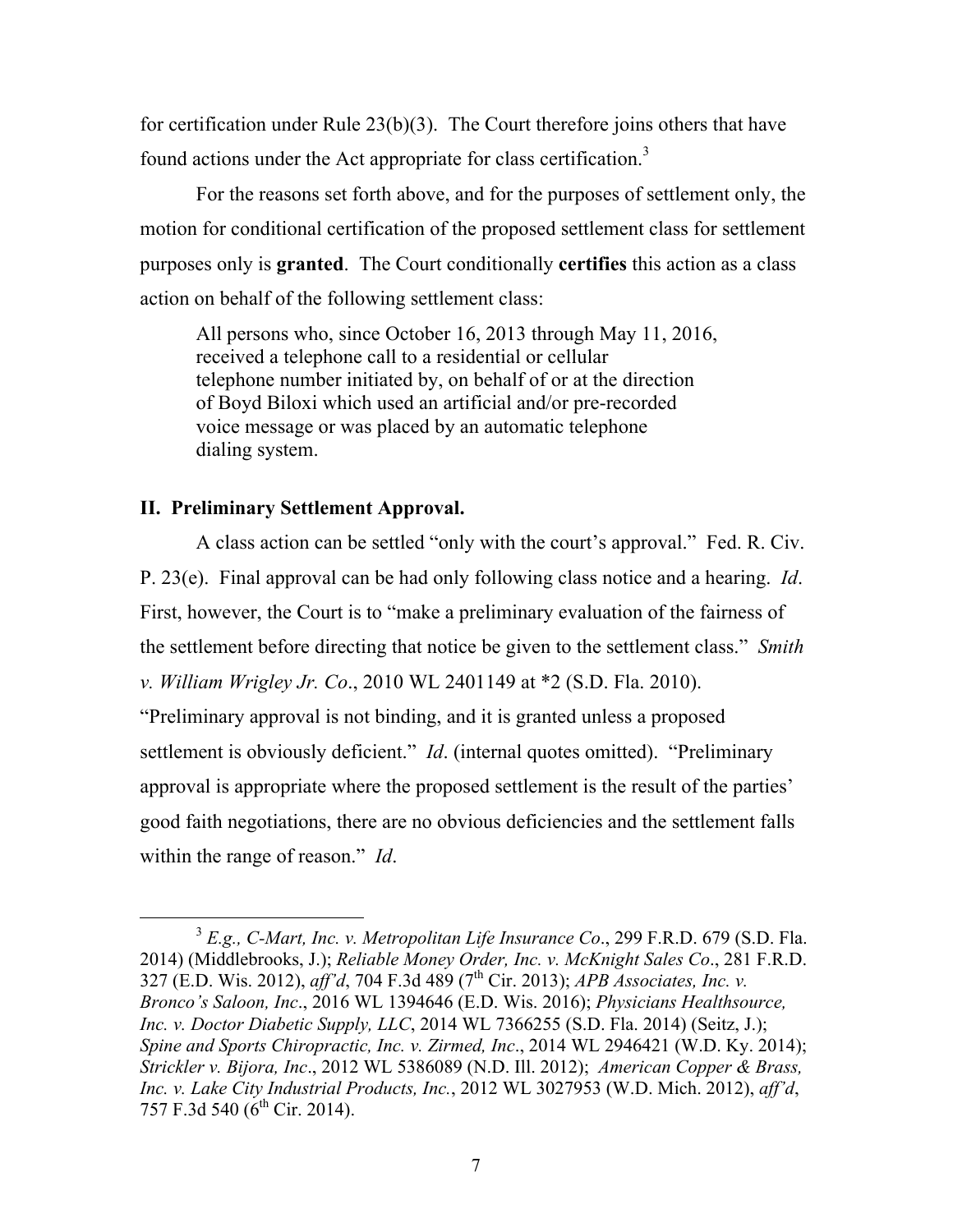The proposed settlement, reached after over a year of litigation and after extensive mediation, appears on its face to be the result of good faith negotiations, and the Court detects no obvious deficiencies. Although the settlement is for a small fraction of the defendant's maximum potential exposure, it appears both that the case is legally and/or factually uncertain at a number of critical points and that class actions under the Act (probably due at least in part to such uncertainties) typically provide monetary relief to individual claimants more or less similar to that proposed here. (Doc. 80-3). The Court therefore is prepared to preliminarily approve the settlement as fair, reasonable and adequate. Due to issues addressed in Part III, however, the Court delays issuing any such ruling.

## **III. Class Notice.**

Before a class settlement can be finally approved, "[t]he court must direct notice in a reasonable manner to all class members who would be bound by the proposal." Fed. R. Civ. P. 23(e)(1). Moreover, "[f]or any class certified under Rule 23(b)(3), the court must direct to class members the best notice that is practicable under the circumstances, including individual notice to all members who can be identified through reasonable effort." *Id*. Rule 23(c)(2)(B). The notice requirement, which stems from both Rule 23 and the Due Process Clause, has two primary components: content and manner of distribution. *Adams v. Southern Farm Bureau Life Insurance Co.*, 493 F.3d 1276, 1286 (11<sup>th</sup> Cir. 2007).

"We think that the procedure followed by Kansas, where a fully descriptive notice is sent [by] first-class mail to each class member, with an explanation of the right to 'opt out,' satisfies due process." *Phillips Petroleum Co. v. Shutts*, 472 U.S. 797, 812 (1985). In *Adams*, the Court approved notice distributed by first class mail with follow-up on returned mailings (and a second mailing when investigation revealed a corrected address), plus publication of notice in *USA Today*, establishment of a toll-free telephone number to field inquiries about the

8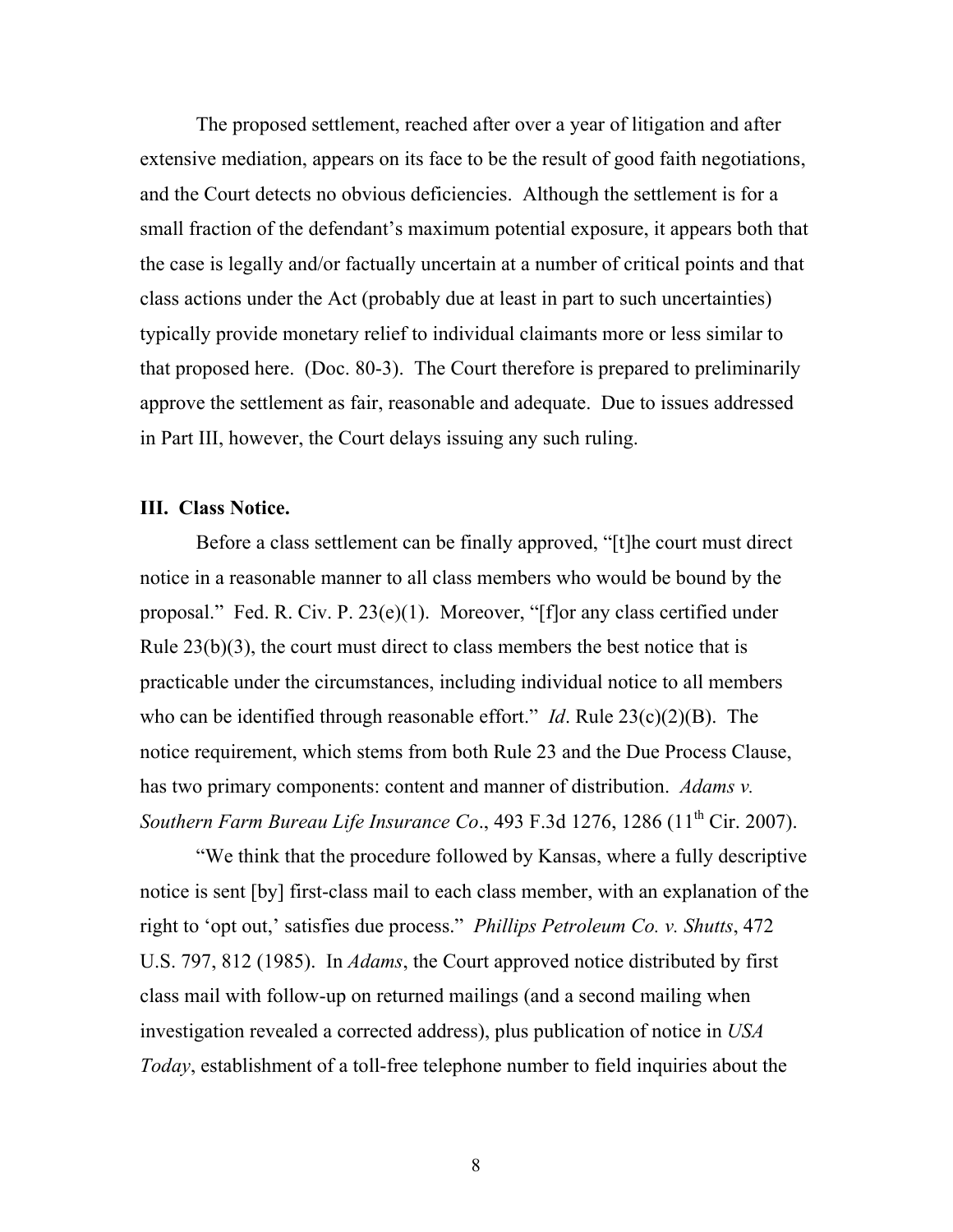class action, and posting of class action information on the defendant's website. *Id*. at 1286-87.

The proposed notice here provides for distribution by first class mail. It also provides for prompt re-mailing of any notice returned with a forwarding address.<sup>4</sup> It also provides for maintenance of class action information on a dedicated website, including access to the full class notice, the settlement agreement, and claim forms. (Doc. 79-1 at 15).<sup>5</sup> Except for its failure to provide for publication of notice in a national media outlet, the proposed plan for notice distribution approximates that approved in *Adams*. To the extent the defendant is in possession of reasonably recent mailing addresses for substantially all class members (thereby obviating other forms of notice), the Court is prepared to find that the plan provides for reasonable notice and the best notice practicable under the circumstances, compliant with Rules 23(c), Rule 23(e) and due process.

The parties, however, have failed to establish that the defendant has such a reliable source of addresses. The plaintiff represents vaguely that the defendant obtained addresses when individuals joined the defendant's rewards program, (Doc. 89 at 6), but the settlement agreement provides only for mailing "to the mailing address reasonably available in [the defendant's] electronic records,"

 $4$  Elsewhere, the settlement agreement lists the claims administrator's duties as including "undertaking reasonable efforts to obtain new addresses for returned mail." (Doc. 79-1 at 13). The Court construes this language as the parties' representation – on which the Court relies – that the claims administrator will take prompt and affirmative reasonable steps to find correct addresses for returned notices.

 $5$  The proposed notice includes a toll-free telephone number (presently blank) at the bottom of each page, and the body of the notice states that class members can obtain a claim form with a toll-free call. (Doc. 79-1 at 42). The claim form also invites claimants to call a toll-free number. (*Id*. at 36). The settlement agreement provides that the claims administrator will be responsible for fielding inquiries about the settlement. (*Id*. at 13). The Court construes these provisions as the parties' representation – on which the Court relies – that a toll-free number to field inquiries will be established and maintained by the claims administrator.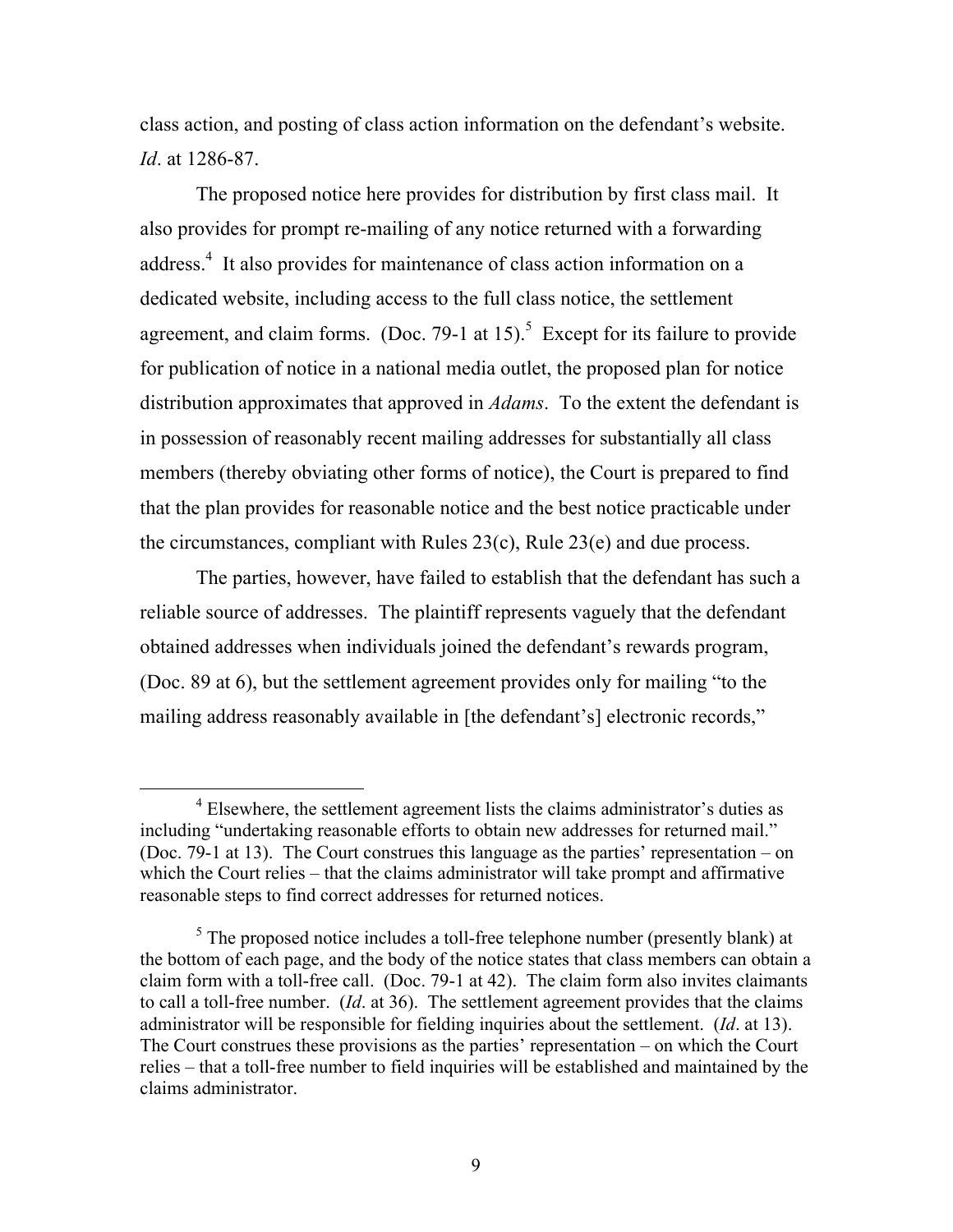(Doc. 79-1 at 15), which records could be spotty,  $6$  old,  $7$  or poorly maintained.<sup>8</sup> The Court is unprepared to approve the proposed plan for distribution of notice without an adequate demonstration that first class mail is reasonably calculated to reach substantially all class members. Failing such a demonstration, the parties will need to devise other, effective means of distributing notice.

To pass muster, notice "must also contain an adequate description of the proceedings written in objective, neutral terms, that, insofar as possible, may be understood by the average absentee class member." *Twigg v. Sears, Roebuck & Co.*, 153 F.3d 1222, 1227  $(11<sup>th</sup> Cir. 1998)$  (internal quotes omitted). "Not only must the substantive claims be adequately described but the notice must also contain information reasonably necessary to make a decision to remain a class member and be bound by the final judgment or opt out of the action." *Id*. (internal quotes omitted). Such information includes "the relief available, the steps necessary to opt out, and the implications of remaining a member of the class." *Adams*, 493 F.3d at 1287.

The proposed notice, (Doc. 79-1 at 39-44), largely complies with these requirements, but the Court notes several apparent deficiencies. First, unlike in *Adams*, the notice does not advise the recipients that, following final approval of the settlement, they will "receive a second notice offering him or her an opportunity to participate in the settlement" by filing a claim form. 493 F.3d at

 $7$  The challenged conduct occurred between October 2013 and June 2014, (Doc. 89 at 9), but addresses of longstanding rewards club members could be much older.

 <sup>6</sup> The plaintiff does not represent that addresses were always or routinely collected upon entry in the rewards program, and the defendant's interrogatory responses may be read as suggesting that addresses were collected only when certain of the twelve portals for entry into the program were utilized. (Doc. 89-2 at 11-13). The settlement agreement provides that the defendant will provide the claims administrator with "last known mailing addresses," (Doc. 79-1 at 14), but this statement similarly offers no assurance that current addresses exist for substantially all class members.

<sup>&</sup>lt;sup>8</sup> The defendant has made no representation, for example, that records of former rewards program members have not been purged.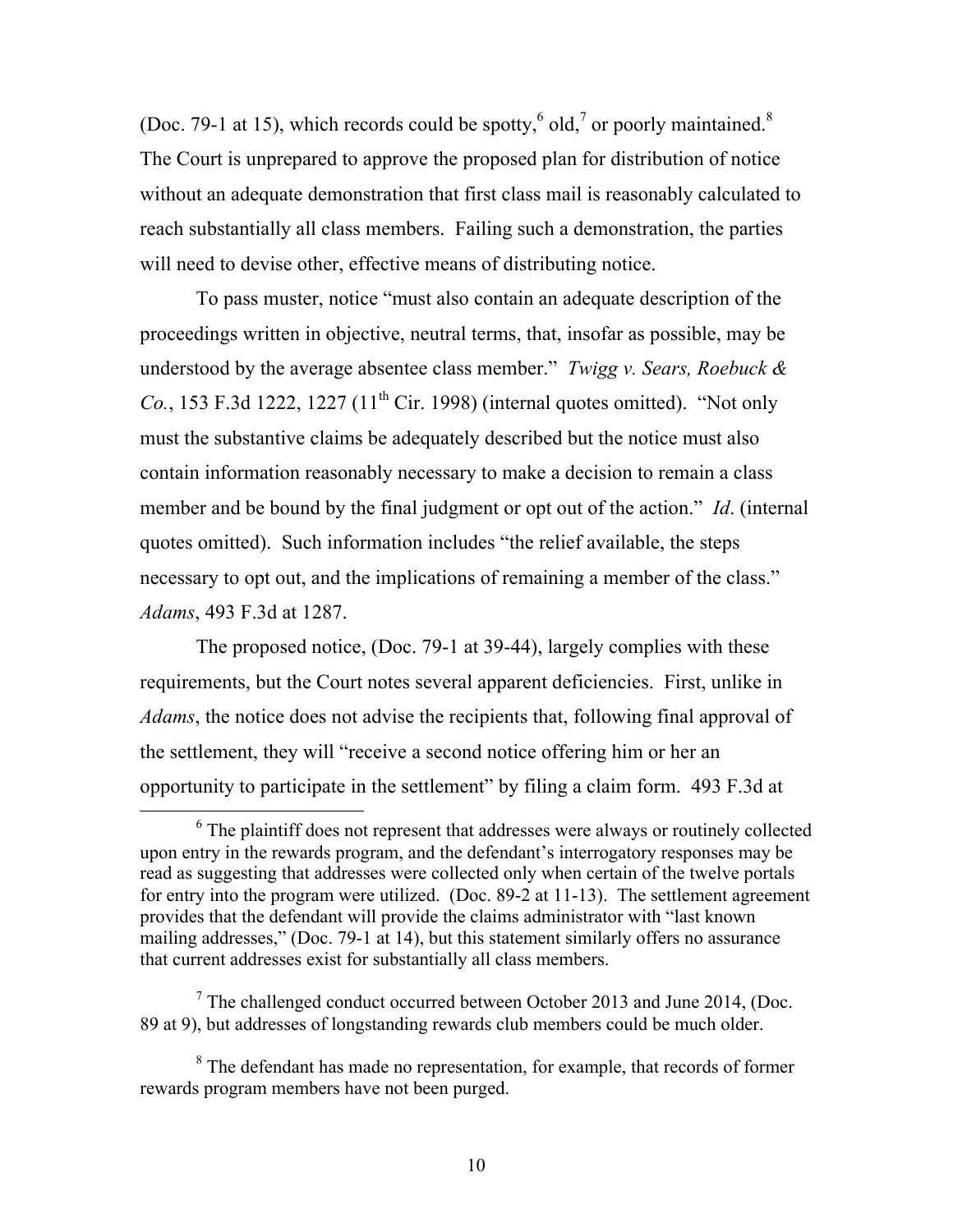1286. It is unclear how class members will know the window for filing claim forms has opened unless they receive such a notice.<sup>9</sup>

Second, the settlement agreement provides that all class members (including those not submitting a claim) release (and covenant not to sue on) all potential claims arising out of the defendant's conduct, whether under the Act or any other legal source. (Doc. 79-1 at 7, 19-20).<sup>10</sup> Unlike in *Adams*, however, the notice does not append the release, identify it as "critical," or urge class members to read it "very carefully." 493 F.3d at 1286. While the notice does say that class members who do nothing will give up their rights to sue "about the issue in this case" and to participate in any lawsuit "for the claims being resolved by this Settlement," (Doc. 79-1 at 39, 43), it is not clear to the Court that this language adequately warns class members regarding the scope of the rights they surrender by not opting out.

Third, the Court notes that the proposed order presented to the Court includes detail regarding class members' responsibilities apparently absent from the notice. Without pretense of being exhaustive, the Court identifies the following as examples of this incongruity: (1) the order provides that, if a class member submits both an objection and a request for exclusion, the latter will control, (Doc. 79-1 at 50); (2) the order requires class members to file a notice of

 $9$  The notice informs class members they must file a claim form "by and the settlement agreement provides that the deadline for submitting claims is 45 days after the "settlement notice date" (defined as the date on which class notice is sent). (Doc. 79-1 at 5, 8, 42). Again, the Court is unclear how claim forms for participating in a settlement could appropriately be required to be submitted before the settlement is finally approved or how such a post-approval deadline could be reliably supplied this early in the process.

 $10$  The release apparently extends as well to complaints regarding the tax consequences to class members of receiving a class award. (Doc. 79-1 at 10).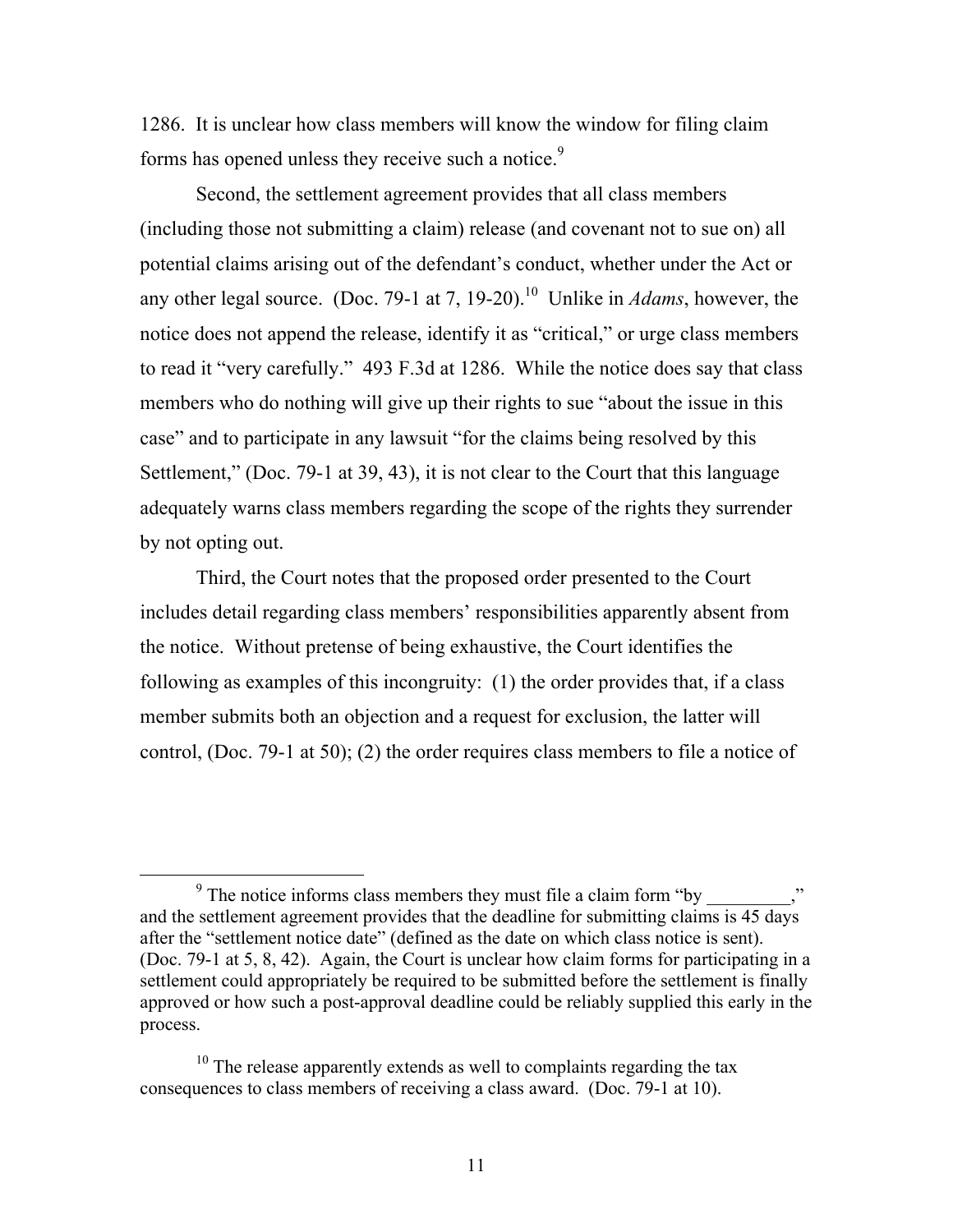appearance if intending to speak at the fairness hearing,  $(id.)$ ;<sup>11</sup> (3) the order permits the parties to take expedited discovery, including by deposition, of any objector, on penalty of waiving all objections,  $(id$  at 51-52);<sup>12</sup> and (4) the order requires a request for exclusion to include a telephone number at which the class member can be reached, provides that the omission of any requested information from the request will render the request invalid, and further provides that a request to exclude more than one person will be deemed void as to all. (*Id*. at 52-53).

The Court declines to approve the content of the proposed notice before these and any other lurking issues are appropriately addressed by the parties.

#### **IV. Appointment of Class Counsel.**

"An order that certifies a class action must … appoint class counsel …." Fed. R. Civ. P. 23(c)(1)(B). After considering the matters identified in Rule  $23(g)(1)(A)$ , and for the reasons set forth in Part I, the Court concludes that Earl Underwood, Ken Riemer and John Cox are adequate class counsel. The plaintiff's motion for appointment of class counsel is therefore **granted**. Earl Underwood, Ken Riemer and John Cox are **appointed** as class counsel to represent the settlement class.

#### **V. Appointment of Class Representative.**

Pursuant to Rule 23, the Court finds that, for purposes of the settlement, plaintiff Jason Bennett satisfies the requirements of typicality and adequacy of representation. The plaintiff's motion for appointment of a class representative is

 $11$  It is not clear to the Court why a formal notice of appearance should be required to begin with, since the Court and the parties will be aware from the filed objection that the class member intends to speak.

 $12$  The Court has difficulty imagining why such discovery would be necessary in this case or why such a draconian sanction should be applied.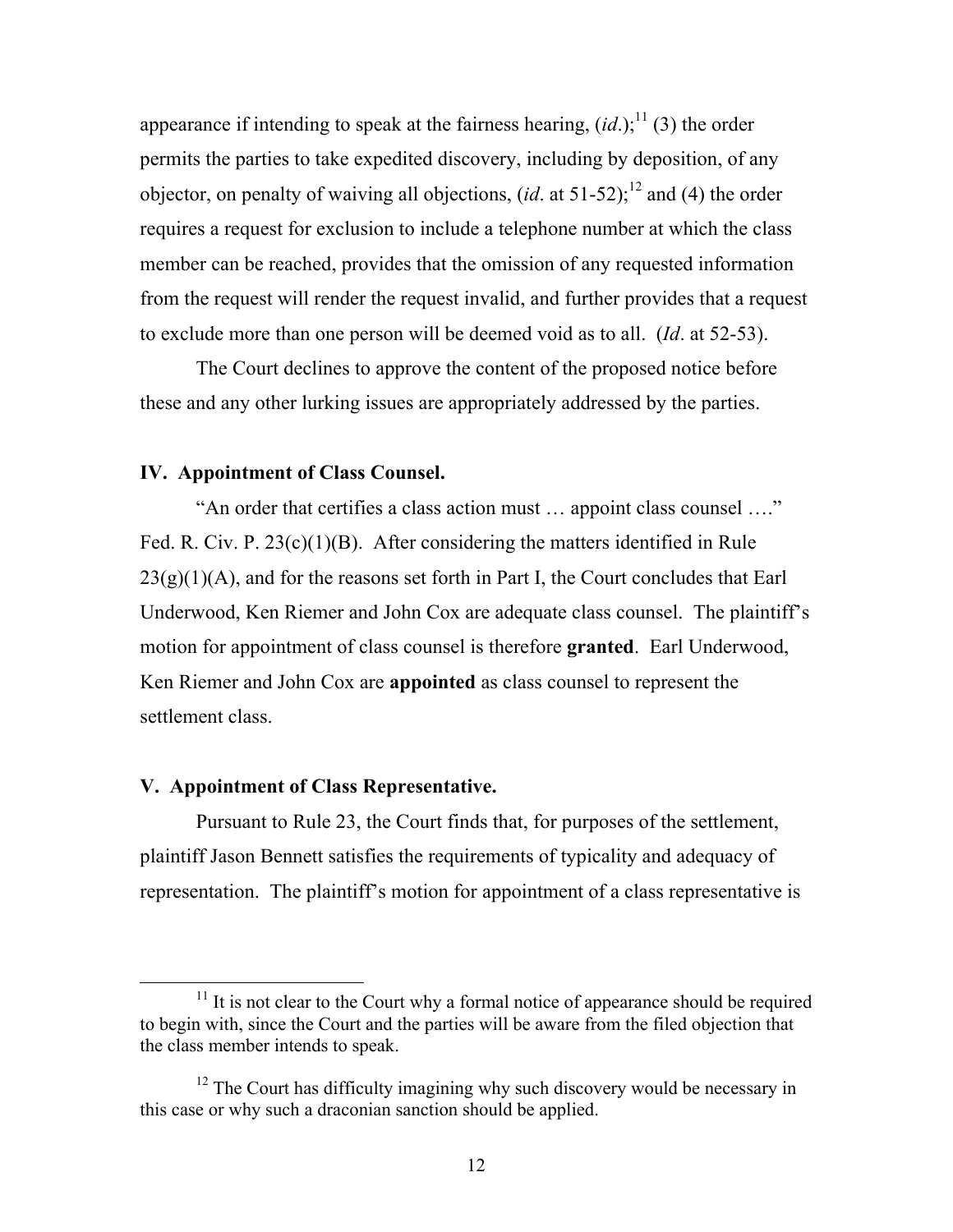therefore **granted**. Jason Bennett is **appointed** as class representative of the settlement class.

## **VI. Establishment of Dates.**

Until notice is approved, the Court finds it premature to establish the date of the fairness hearing or deadlines for objections and requests for exclusion.<sup>13</sup> The Court pauses, however, to offer a few observations.

First, the settlement agreement establishes the deadline for objections and requests for exclusion as 45 days from the "settlement notice date," which is defined to require mailing of class notices within 30 days after the preliminary approval order is entered. (Doc. 79-1 at 6, 8). The Court therefore anticipates establishing these deadlines as the date 75 days after entry of the preliminary approval order. $14$ 

Second, while the submitted documents generally contemplate that an objection or request for exclusion must be "postmarked" by the deadline, at least once in the proposed notice recipients are advised simply to "mail" their request for exclusion by the deadline. (Doc. 79-1 at 43). This term introduces unnecessary confusion, and the language should be modified to parallel that used with respect to objections. (*Id*.).

<sup>&</sup>lt;sup>13</sup> The plaintiff has not moved the Court to establish a deadline for submitting claim forms. (Doc. 79; Doc. 80 at 13; Doc. 89 at 2). As discussed in Part III, it is not clear that a deadline could be established at this point in the process or without reference to the mailing of a second notice, which notice is not anticipated in the parties' filings.

 $14$  The proposed preliminary approval order contemplates that the claims administrator will file proof that notice was sent, but it delays such filing until 14 days before the fairness hearing. (Doc. 79-1 at 54). This is too late; if the notice is not accomplished within the 30-day period provided, the time for filing objections and requests for exclusion may be rendered unacceptably short. Therefore, the claims administrator will be required to file proof of the fact and time of mailing the notice within 35 days after the preliminary approval order is entered.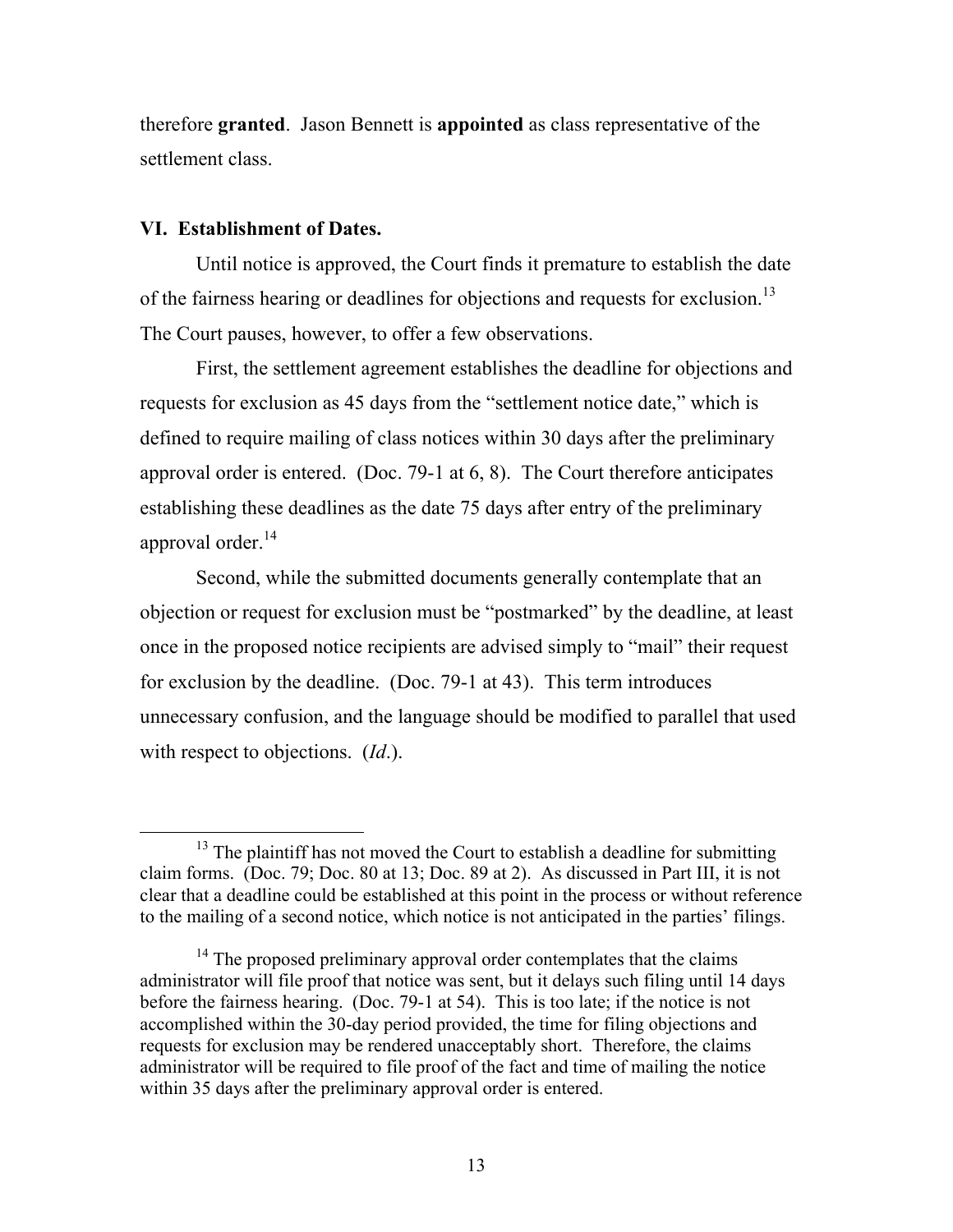### **VII. Additional Comments.**

The Court has resolved as much of the plaintiff's motion as it can at this time. Since the parties must address the Court's stated concerns regarding notice, they are encouraged to review the notice, and all their submitted documents, with fresh and critical eyes and to self-identify and correct difficulties and inconsistencies rather than await their discovery and disapproval by the Court.<sup>15</sup> As a guide to these endeavors but not as an exhaustive compilation, the Court notes the following matters.

First, the settlement agreement contemplates the Court's approval of the claim form and of the claims administrator. (Doc. 79-1 at 4-5). The plaintiff's motion, however, does not request such relief. Nor have the parties actually addressed the proposed form or administrator or demonstrated why their approval would be appropriate. $16$ 

Second, the settlement agreement and proposed order provide for automatic rejection of requests for exclusion that do not include every item of information listed in the notice. (Doc. 79-1 at 17, 52). If requests for exclusion are to be so ruthlessly evaluated, it may be that a form request for exclusion should be made

<sup>&</sup>lt;sup>15</sup> As the Court has previously noted, (Doc. 86 at 7-8), the stakes in this litigation – financial and otherwise – should provide adequate incentive for the parties to do so. Should any inconsistencies or anomalies be discovered after entry of a preliminary order of approval, the Court anticipates resolving them most favorably to the class and class members.

<sup>&</sup>lt;sup>16</sup> For example, the Court has been provided no indication of the experience and qualifications of the proposed claims administrator to engage in such an undertaking. Nor have the parties explained the incongruity between the claim form (which requires the claimant to identify a single residential or cellular telephone number that received a call) and the settlement agreement (which contemplates the claimant may identify "number(s)" called). (Doc. 79-1 at 16, 36). As worded, the claim form appears to invite claimants to guess which of their multiple telephone numbers was called two to three years ago, with the penalty for guessing wrong being automatic denial of their claim. (*Id*. at 15).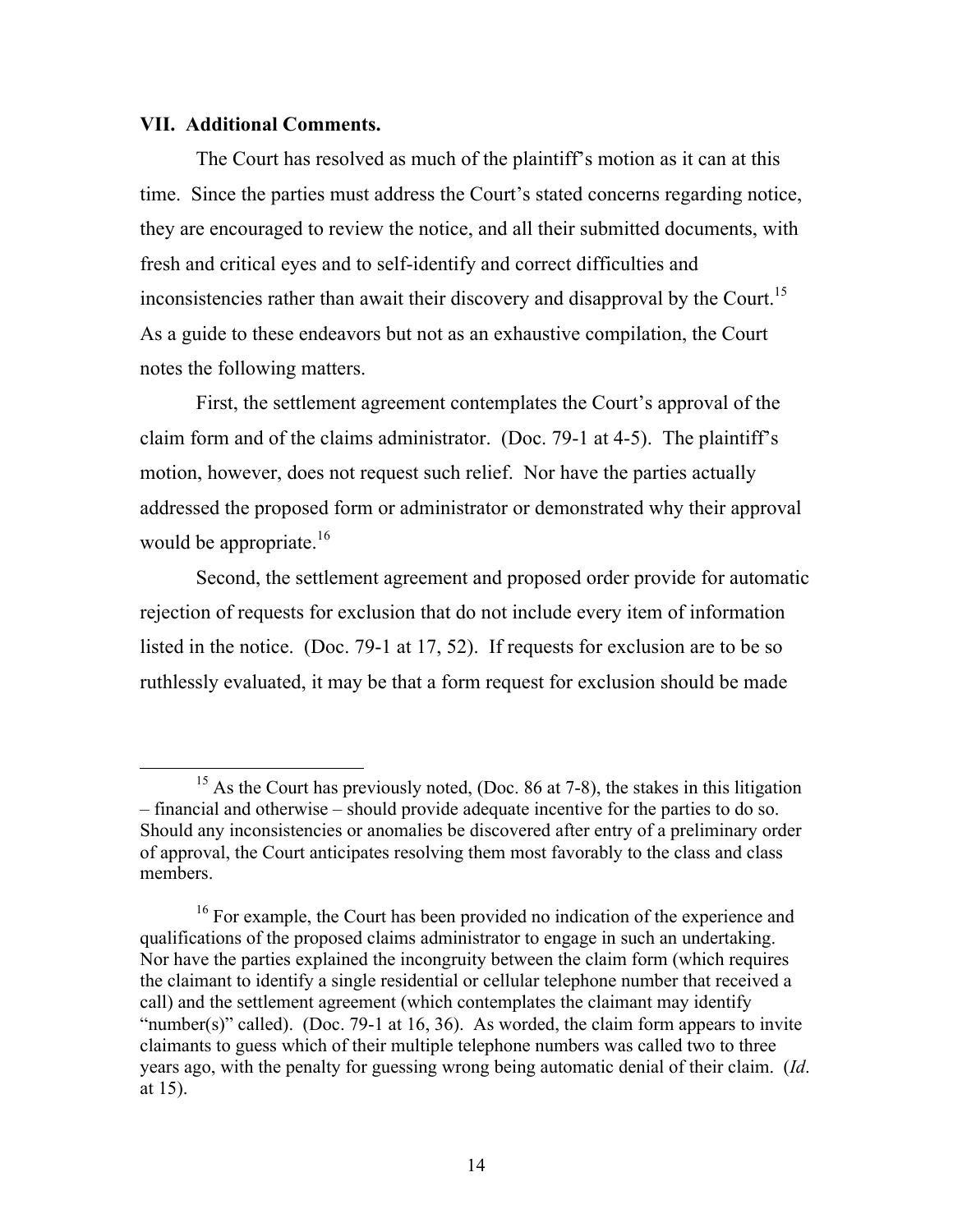available and advertised so as to minimize the chances a class member will inadvertently fail to supply all required information.

Third, the settlement agreement and proposed order require that any objection must include "proof of receipt of a residential or cellular telephone call from" the defendant. (Doc. 79-1 at 18, 50). The proposed notice mentions no such requirement, (*id*. at 43), and it is difficult to see why there should be such an unrealistic pre-requisite to voicing an objection (other than the improper one of precluding objections).<sup>17</sup> The defendant has records of each telephone number called, and an objection must list the numbers called, $18$  so the parties are perfectly capable of demonstrating that a particular objector has no standing to object.

Fourth, the submitted documents require objectors not only to file their objections but to serve them by mail on counsel for both sides. (Doc. 79-1 at 43, 51). The Court does not perceive the point of requiring service by mail of a document that will be filed and therefore served electronically.

Fifth, the proposed order requires the claims administrator to file certain proofs with the Court fourteen days before the fairness hearing. (Doc. 79-1 at 54). As discussed in note 14, *supra*, proof of the fact and time of mailing the notice will have to be filed much sooner than that. In addition, given its centrality to the question whether the dictates of due process and Rule 23 have been satisfied, the claims administrator will also be required to file periodic reports concerning the number of returned notices, the efforts the administrator has made to identify correct addresses and re-send the returned notices, and the promptness with which it has done so.

 $17$  It seems highly unlikely that many class members could provide "proof" that they received a call from the defendant two to three years ago, at all or without investing substantial resources in the attempt.

 $18$  The notice suggests the objector must identify a single telephone number. (Doc. 79-1 at 43). As discussed in in note 16, *supra*, this does not appear to be an appropriate restriction.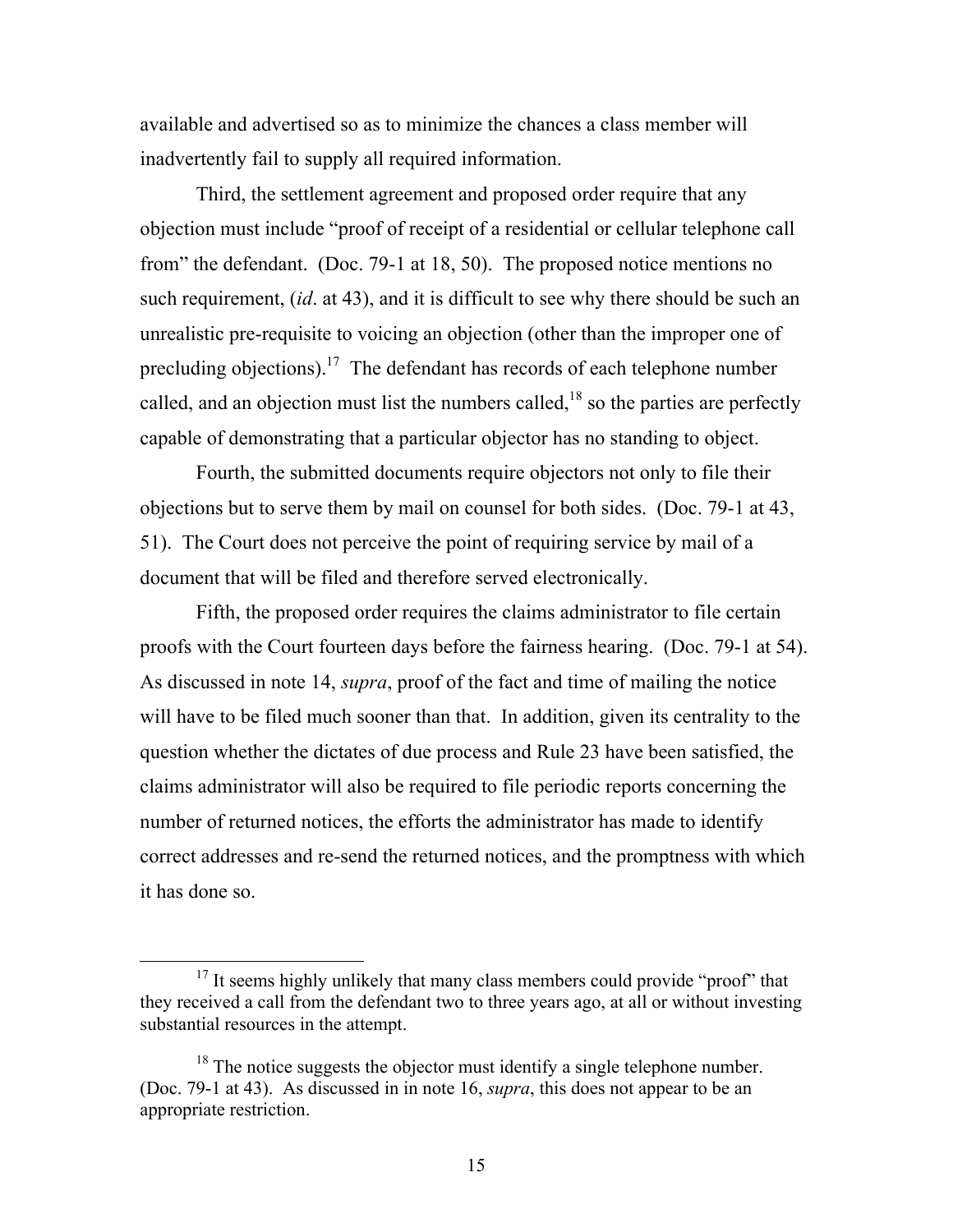Sixth, the settlement agreement and proposed order purport to authorize the parties to modify the settlement agreement, the claim form, the notice, and other documents without approval of the Court or notice to the class. (Doc. 79-1 at 11, 55). This provision appears to be facially inconsistent with paragraph 15.10 of the settlement agreement, which prohibits amendment of the settlement agreement unless approved by the Court. (*Id*. at 24). More fundamentally, the Court is unpersuaded that it should permit the parties to undo the Court's careful screening, to the potential disadvantage of class members, by altering provisions after their approval by the Court.<sup>19</sup>

#### **CONCLUSION**

For the reasons set forth above, the plaintiff's motion for conditional class certification, appointment of class counsel, and appointment of class representative is **granted**.

The plaintiff is **ordered** to file and serve, on or before **May 25, 2016**, a fully supported motion for approval of the claim form and approval of the claims administrator. The defendant may join in this motion. If it does not, the defendant is **ordered** to file and serve its response to the motion on or before **June 1, 2016**.

The plaintiff is **ordered** to file and serve, on or before **June 8, 2016**, a supplemental brief in support of the instant motion that fully addresses all the concerns identified herein and all other matters the plaintiff believes necessary and appropriate to resolution of his motion. The plaintiff is **ordered** to attach as exhibits thereto an amended claim form, an amended notice, a second notice, and

<sup>&</sup>lt;sup>19</sup> In a related vein, the settlement agreement purports to reserve to the parties the ability to relieve the claims administrator of complying with any of the terms of the agreement regarding the administrator's services if they "would unreasonably hinder or delay such processes or make them more costly." (Doc. 79-1 at 14). While there may be some legitimate uses for such a provision, as written it would appear to authorize the parties to decide what notice is adequate and perhaps work other mischief as well. The Court does not expect to approve such a provision, at least without substantial modification.